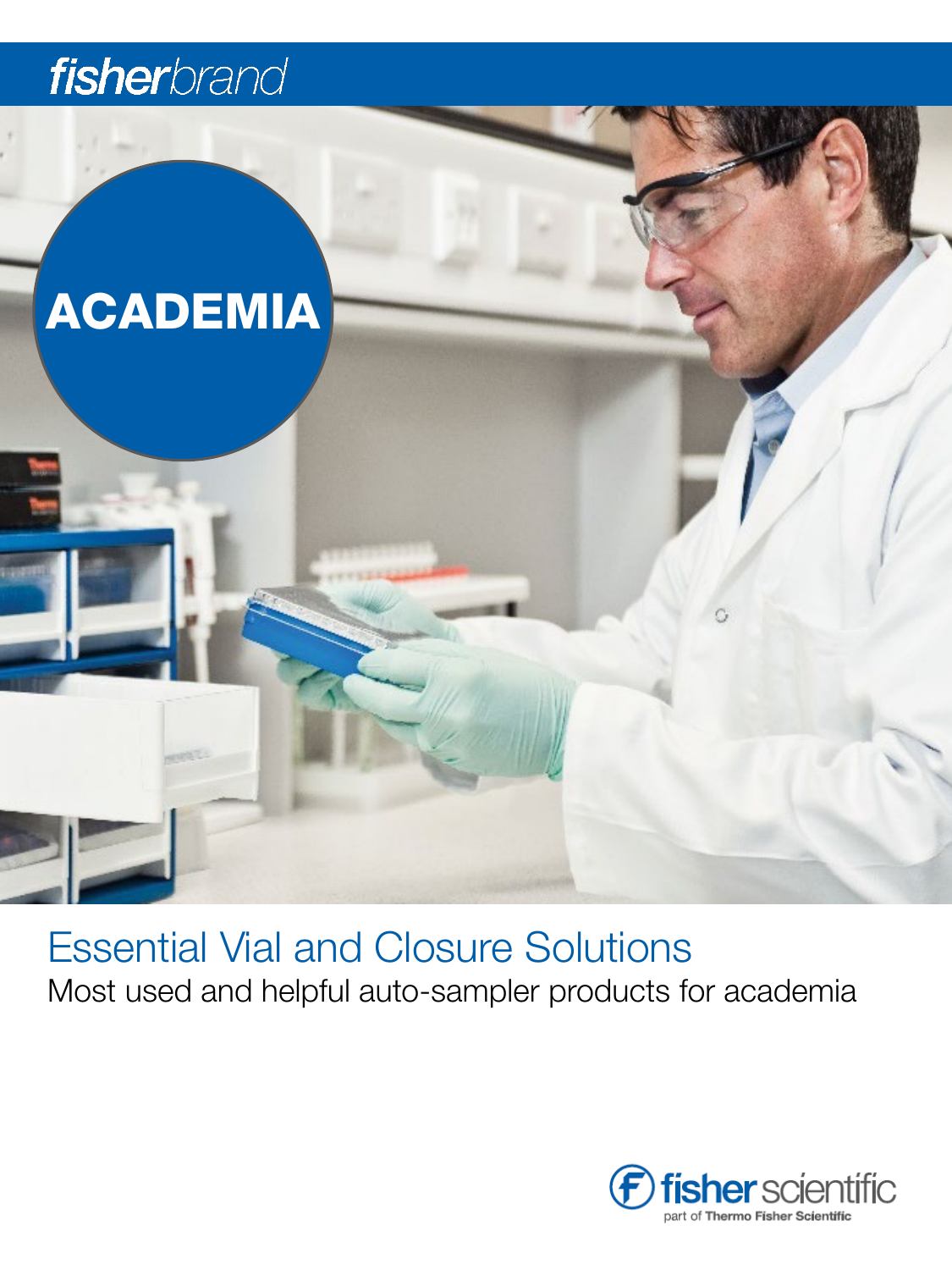## Chromatography Consumables for Academia Selections

Not every chromatographer has the need for the same vial & closure or the same sample handling container. The here shown selection represent the most used and helpful autosampler products for this segment of the business.

- Short Thread Vials & Closures
- Crimp Neck Vials & Closures
- Headspace Vials & Closures
- Crimping Tools
- Vial Rack

The selection has been made by experts in order to meet the special requirements of this segment and the connected challenges of the "to be analyzed" samples and molecules. It might not be complete but represents 90% of the core products.

## Crimp Neck Vials ND11





## 11535884 11545884

1.5ml Crimp Neck Vial, 32 x 11.6mm, amber glass, 1st hydrolytic class, wide opening, label and filling lines

## Aluminum Crimp Seals ND11

1.5ml Crimp Neck Vial, 32 x 11.6mm, clear glass, 1st hydrolytic class, wide opening, label



and filling lines





11mm Combination Seal: Aluminium Cap, clear lacquered, centre hole; Natural Rubber redorange/TEF transparent, 60° shore A, 1.0mm

11mm Combination Seal: Aluminium Cap, clear lacquered, with centre hole; Red Rubber / PTFE beige,45° shore A, 1.0mm

## 15239468 10728468 11772418

UltraClean Closure: 11mm Aluminium Cap, clear lacquered, centre hole; Silicone white/PTFE red, 45° shore A, 1.3mm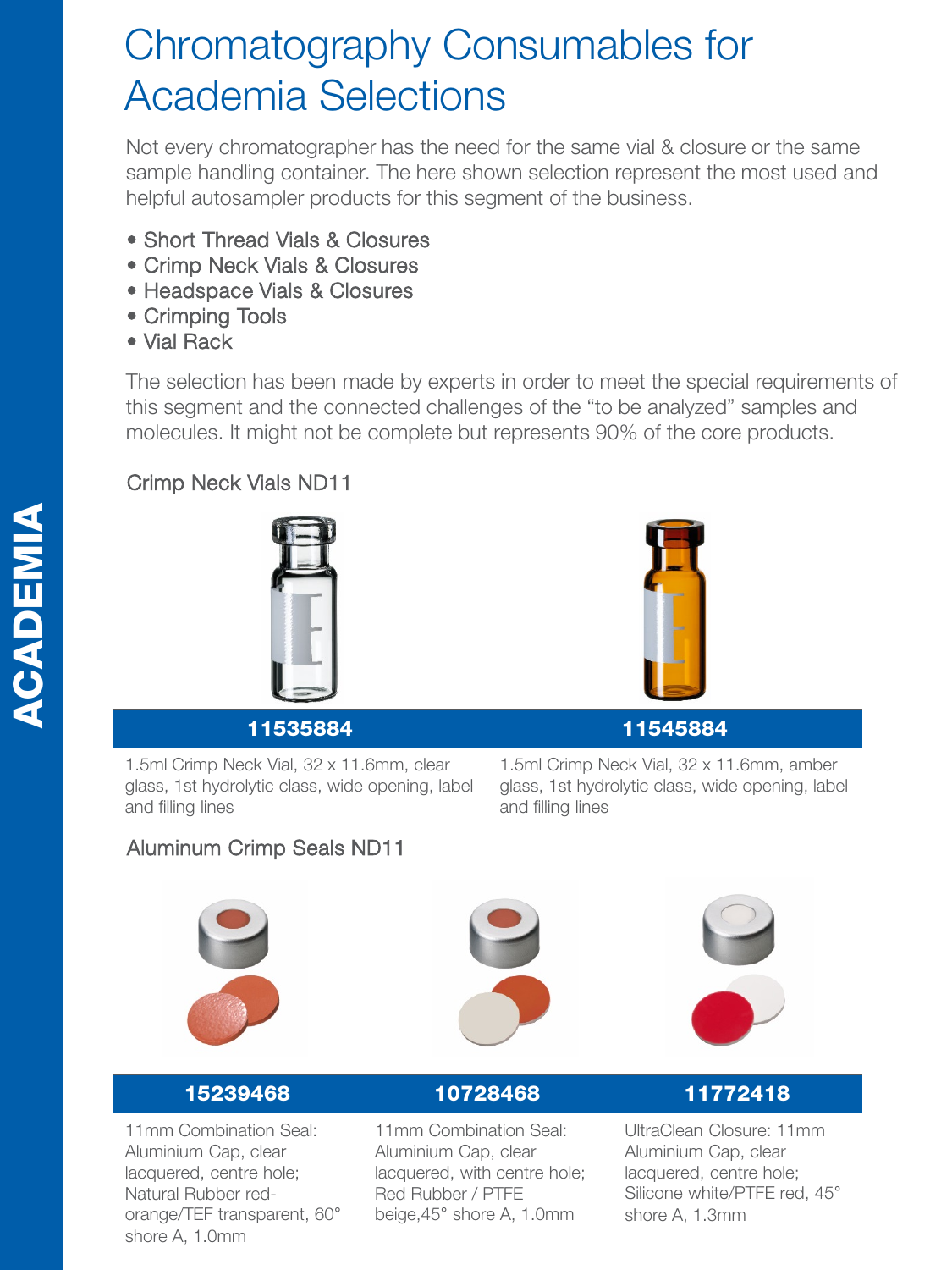## Short Thread Vials ND9



1.5ml Short Thread Vial, 32 x 11.6mm, clear glass, 1st hydrolytic class, wide opening, label and filling lines



### 11575884 10080952 16388357

1.5ml Short Thread Vial, 32 x 11.6mm, amber glass, 1st hydrolytic class, wide opening, label and filling lines



1.5ml Short Thread SureStop™ Vial, 32 x 11.6mm, clear glass, 1st hydrolytic class, wide opening, with overwindbarrier

## PP Short Thread Seals ND9







9mm Combination Seal: PP Short Thread Cap, blue, with centre hole; RedRubber / PTFE beige, 45° shore A, 1,0mm

## 11863021 11787567 11797567

UltraClean Closure: 9mm PP Short Thread Cap, blue, centre hole; Silicone white/PTFE red, 55° shore A, 1.0mm

9mm Combination Seal: PP Short Thread Cap, blue, centre hole; Silicone white/PTFE blue, 55° shore A, 1.0mm, slit

## Crimping Tools and PP Vial Rack







## 11757577 11550525 11767746

11mm Crimper 20mm Crimper PP Vial-Rack, (200 x 105 x 17mm), for 1.5ml vials, 50 cavities, blue, stackable

# ACADEMIA**ACADEMIA**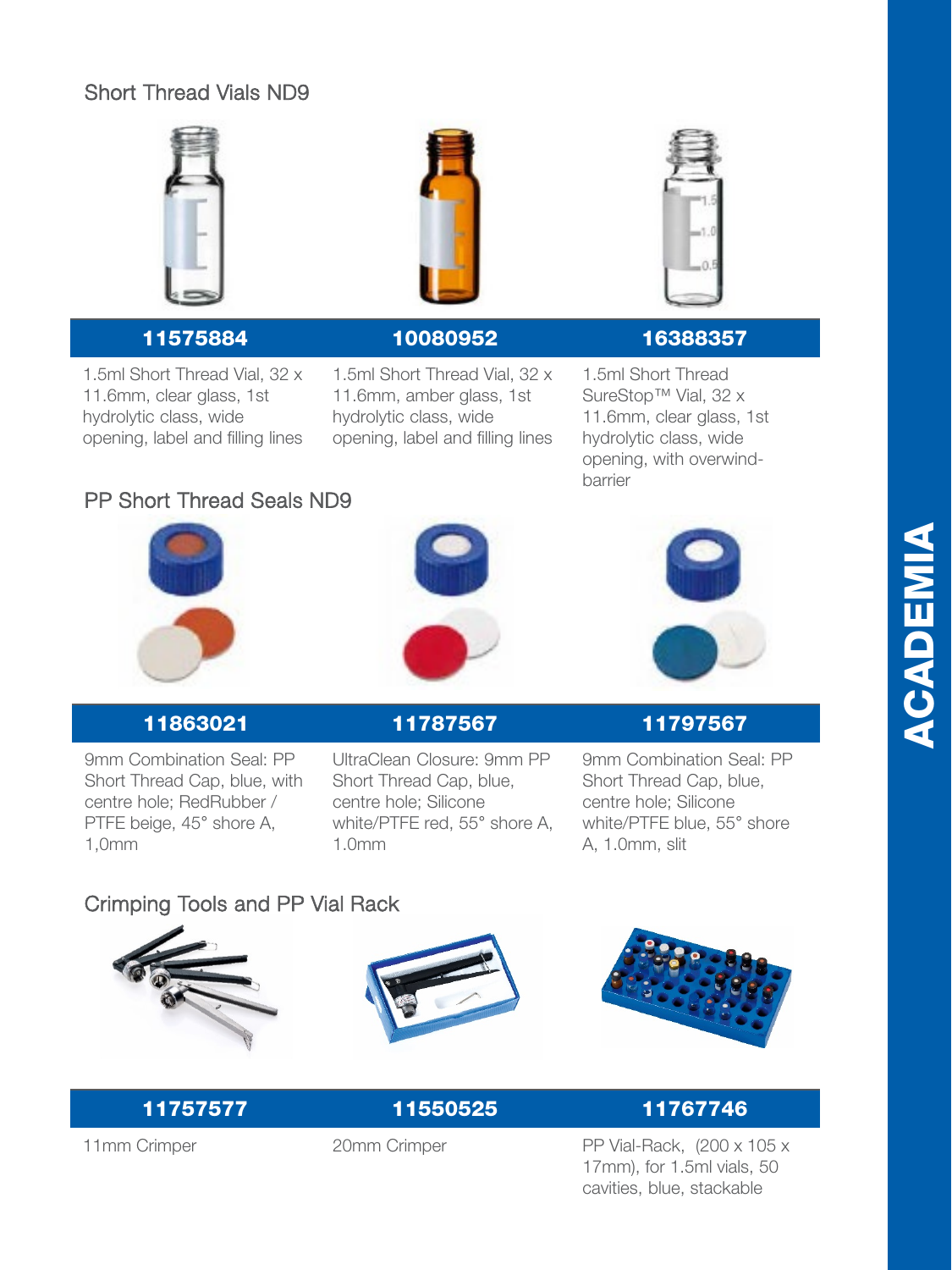## Crimp Neck Headspace-Vials and Aluminum Crimp Seals ND20



20ml Headspace-Vial, 75.5 x 22.5mm, clear glass, 1st hydrolytic class, DIN Crimp Neck, long neck, rounded bottom

UltraClean Closure: 20mm Aluminium Cap, plain, centre hole; Silicone transparent blue/PTFE white, 45° shore A, 3.0mm

10070952 11793127 11590505

20mm Combination Seal: Aluminium Crimp Cap, plain, centre hole; Silicone white/PTFE beige, 45° shore A, 3.2mm

## Precision Thread Headspace-Vials and Magnetic Screw Seals ND18





20ml Precision Thread Headspace-Vial, 75.5 x 22.5mm, clear glass, 1st hydrolytic class, rounded bottom (for MAGNETIC screw caps)



UltraClean Closure: 18mm Magnetic Universal Screw Cap, silver, centre hole; Silicone transparent blue/PTFE white, 45° shore A, 1.3mm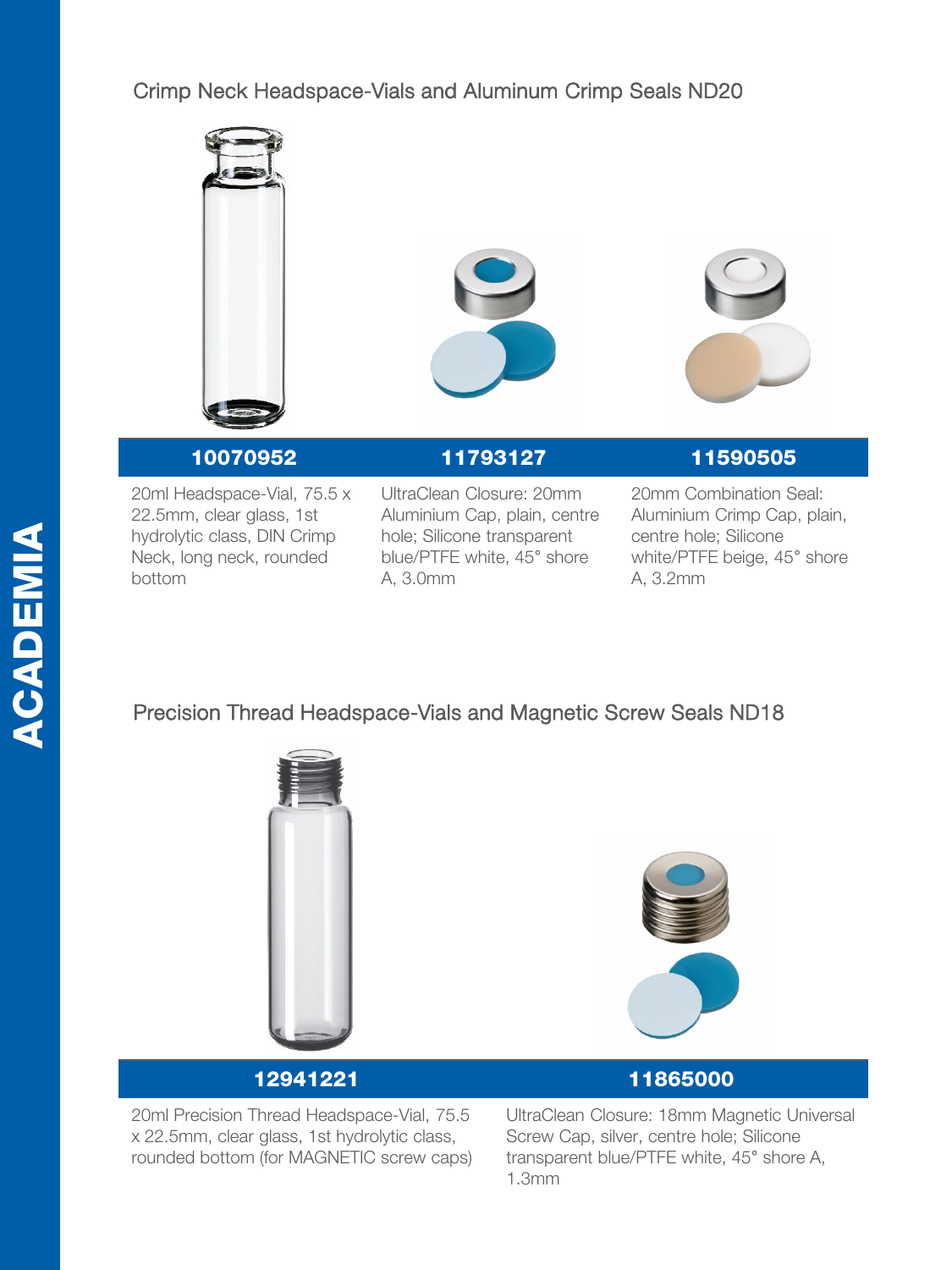| <b>Notes:</b> |  |  |  | <b>ACADEMIA</b> |  |  |  |  |
|---------------|--|--|--|-----------------|--|--|--|--|
|               |  |  |  |                 |  |  |  |  |
|               |  |  |  |                 |  |  |  |  |
|               |  |  |  |                 |  |  |  |  |
|               |  |  |  |                 |  |  |  |  |